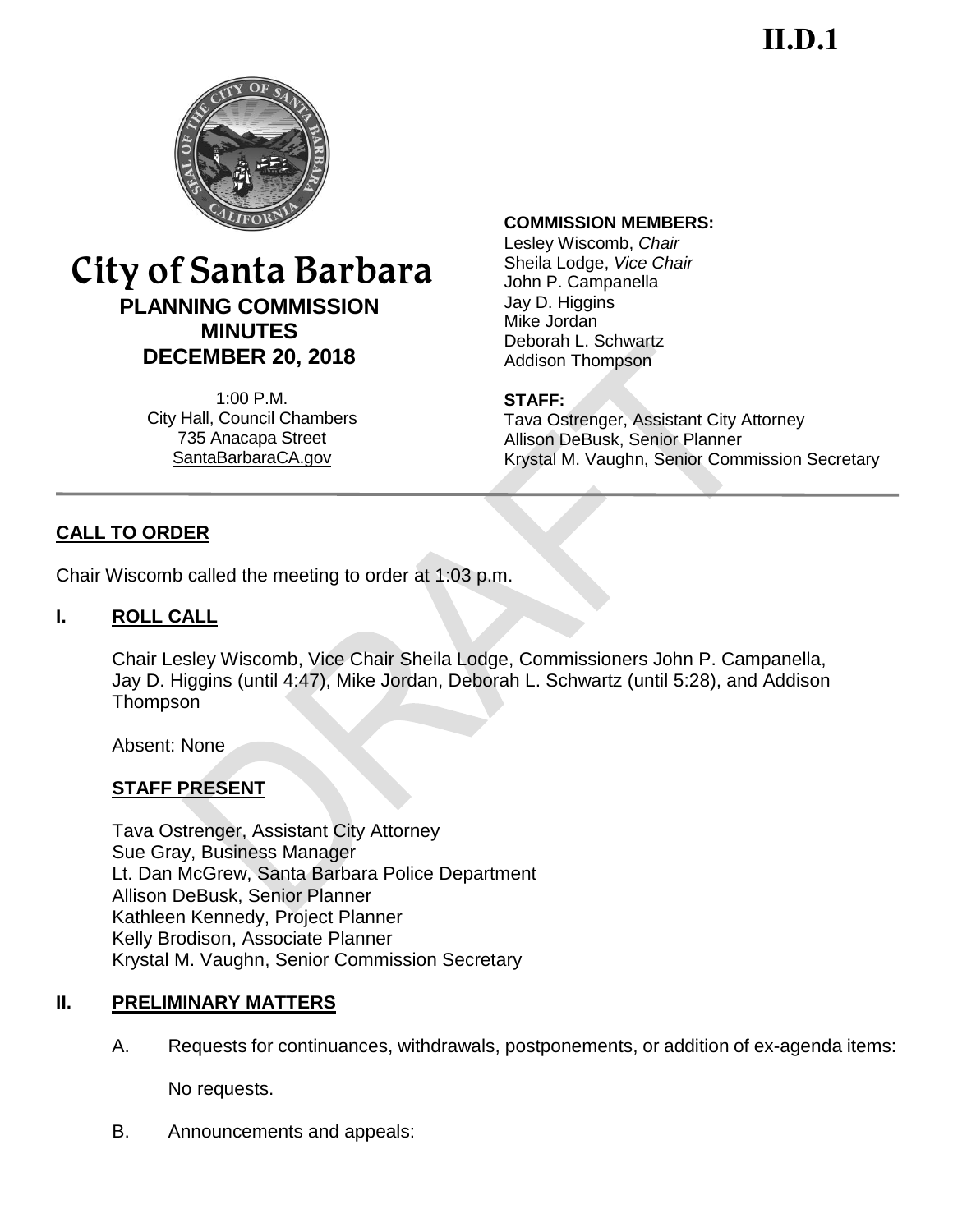No announcements.

- C. Review, consideration, and action on the following draft Planning Commission minutes and resolutions:
	- 1. December 6, 2018 Minutes

**MOTION: Schwartz/Higgins** Approve the Minutes as amended.

The motion carried by the following vote: Ayes: 4 Noes: 2 (Lodge, Wiscomb) Abstain: 1 (Campanella) Absent: 0

Commissioner Campanella abstained from Item III.C onward.

2. PC Resolution No. 23-18 1325 State Street

**MOTION: Thompson/Jordan**

Approve the Resolution as presented.

The motion carried by the following vote: Ayes: 6 Noes: 0 Abstain: 1 (Campanella) Absent: 0

D. Comments from members of the public pertaining to items not on this agenda:

No public comment.

#### **III. NEW ITEMS**

#### **A. ACTUAL TIME: 1:14 P.M. (Continued from October 4, 2018)**

**STATUS REPORT FROM PEOPLE ASSISTING THE HOMELESS (PATH), 816 CACIQUE AND 110 SOUTH QUARANTINA STREETS, APNS 017-240-021, 017-113- 035 & -017-113-034, M-1 LIGHT MANUFACTURING, C2 GENERAL COMMERCE AND S-D-3 COASTAL OVERLAY ZONES, LOCAL COASTAL PLAN DESIGNATION: INDUSTRIAL (MST99-00432)**

The purpose of this meeting is for People Assisting the Homeless (PATH) to provide its Two-Year Progress Report on the operation of the Emergency Homeless Shelter, located at 816 Cacique Street, as required by Condition II.F of Planning Commission Resolution 008-09.

The Planning Commission will receive the report and hear public comment only. The Planning Commission will not take any action on the approved Conditional Use Permit during this discussion item. For more information on the Planning Commission's purview, please refer to the Staff Report at SantabarbaraCA.gov/PC.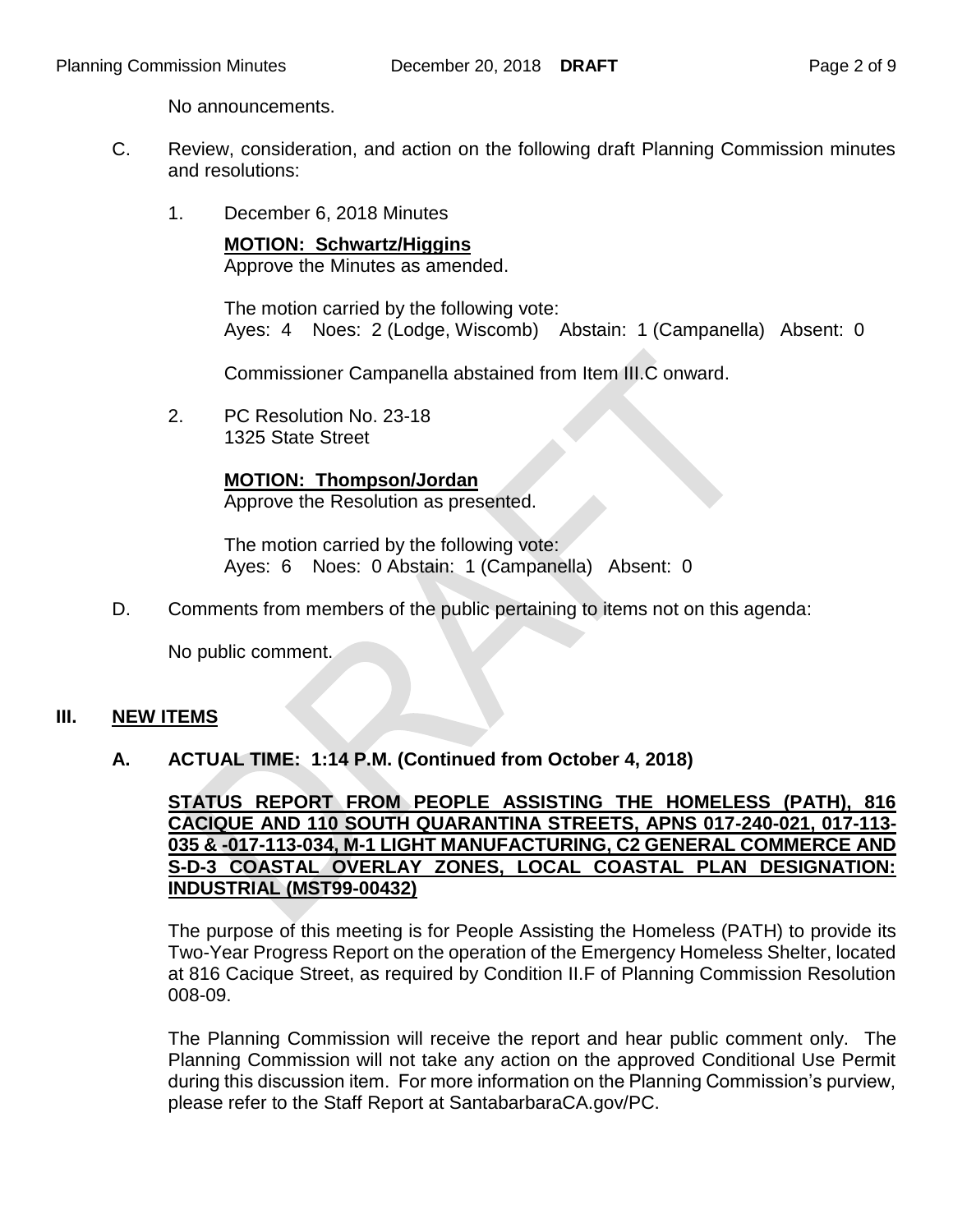Kelly Brodison, Associate Planner, gave the Staff presentation. Sue Gray, Business Manager; and Lt. Dan McGrew, Santa Barbara Police Department, were available to answer questions.

Chuck Flacks, Director of Programs; and David Tabor, PATH Chairman, gave the Applicant presentation. Tessa Madden Storms, Regional Director/ Senior Director of Development and Communications was also available to answer questions.

Public comment opened at 1:57 p.m.

The following people spoke in opposition or with concerns:

1. Anna Marie Gott (Natalia Govoni ceded her time to Ms. Gott)

Public comment closed at 2:02 p.m.

Commissioner comments:

Commissioner Schwartz:

 Requested copies of the PATH Neighborhood Partnership (PNP) meeting minutes for the record.

Commissioner Higgins:

 Requested that People Assisting the Homeless (PATH) come back at a lunch meeting to discuss the program in more detail.

Commissioner Jordan:

- Agrees with Commissioner Higgins that the item should come back as a lunch item to further discuss various issues.
- Is intrigued and encouraged by the evolution of PATH, and encouraged by other groups coming to the City, similar to City Net, which seem to be results oriented and driven.
- $\bullet$  Is hopeful that the missing link of housing itself can be found.
- There is a group of people who are left on the street, are resistant to the model, and aren't willing to improve their lives; and as a city, community, or society we are failing that group and we have to find some way to address that.

Chair Wiscomb:

- Agrees with commissioner comments and would like a lunch meeting scheduled with PATH to further discuss what to include in the next biannual report.
- Is thankful for everything PATH does for the community.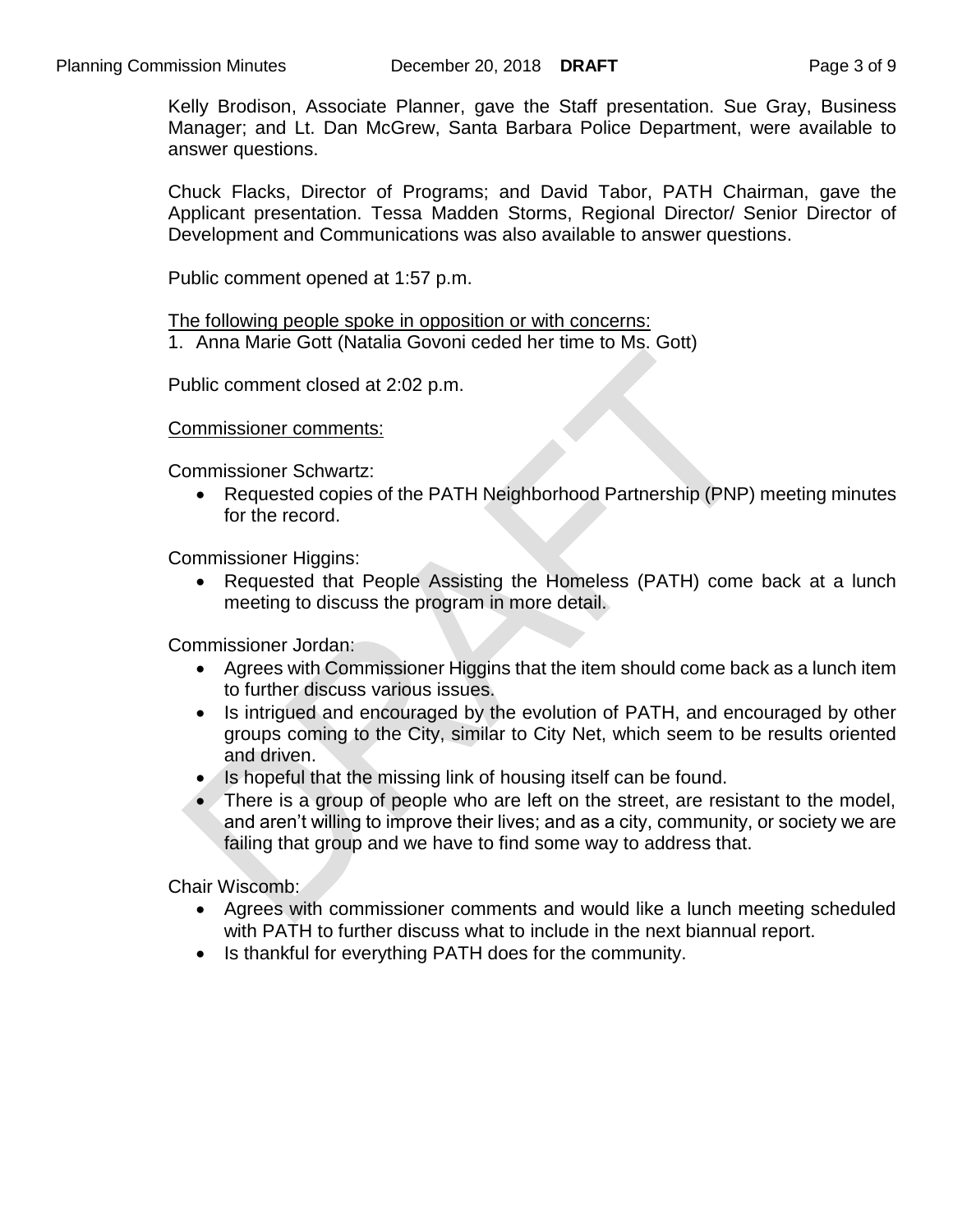### **B. ACTUAL TIME: 2:04 P.M.**

#### **APPLICATION OF JOHN CUYKENDALL, DUDEK, AGENT FOR VERDE VENTURES, LLC, PROPERTY OWNER OF 35 N. CALLE CESAR CHAVEZ, APN 017-113-004, OM-1 (OCEAN-ORIENTED LIGHT MANUFACTURING) AND SD-3 (COASTAL OVERLAY) ZONES, LOCAL COASTAL PROGRAM LAND USE PLAN DESIGNATION: OCEAN-ORIENTED INDUSTRIAL (MST2018-00505)**

The proposed project involves a request to operate a building materials supply company and a lumber yard within the existing industrial buildings located on a 28,350 square foot lot at 35 N. Calle Cesar Chavez.

The discretionary application required for this project is a Conditional Use Permit to allow the existing buildings in the OM-1 Zone to be used as a construction materials warehouse and a lumber yard, which are not allowed uses per SBMC §28.73.030.A. (SBMC Chapters.28.73 and 28.94).

The Environmental Analyst has determined that the project is exempt from further environmental review pursuant to the California Environmental Quality Act (CEQA) Guidelines Section 15301 Existing Facilities.

Kelly Brodison, Associate Planner, gave the Staff presentation.

Doug Fell, Attorney; Mark Rabatin, Owner; Robert Gillcrest, Project Manager; and Brad Frohling, Radius Group, gave the Applicant presentation.

Public comment opened at 2:38 p.m.

The following people spoke in support:

- 1. David Pintard
- 2. Guy Rivera
- 3. Billy Brace
- 4. Kelsey O'Reilly
- 5. Juan Ruiz
- 6. Ruben Munoz
- 7. Ken James
- 8. Edward D. Langhorne
- 9. John Price
- 10.Pat Odale

The following people spoke in opposition or with concerns:

- 1. Mark A. Massara
- 2. Jeff Maasson
- 3. Michael Nelson
- 4. Kim Selkoe
- 5. Christopher J. Voss

Public comment closed at 3:07 p.m.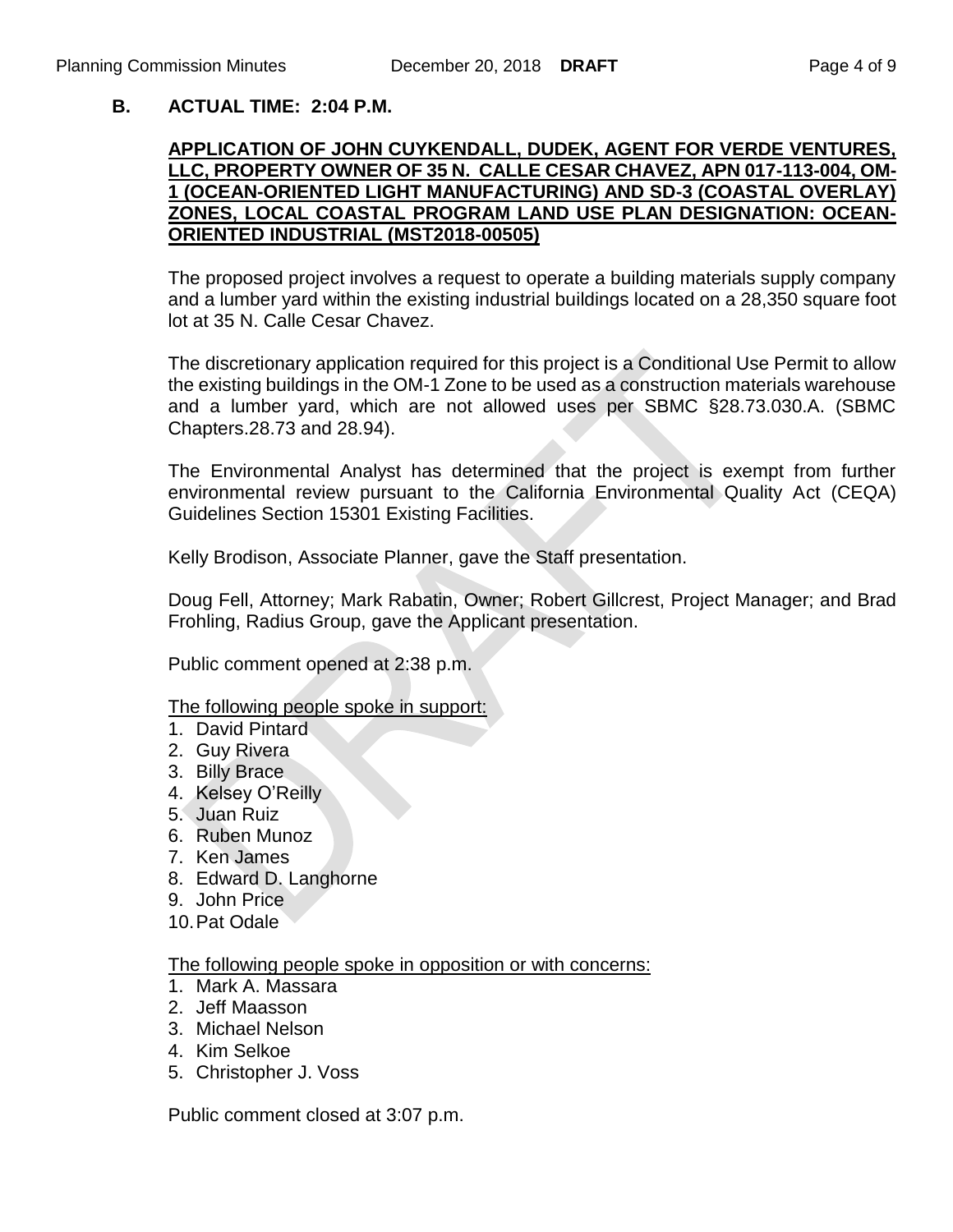Public comment re-opened at 3:56 p.m.

#### The following people spoke in support:

- 1. Brian Escalera
- 2. John L. Githens
- 3. Correspondence from John J. Thyne III, Travis Twining, Alastair Winn, Mark M. Alvarado, was acknowledged.

#### The following people spoke in opposition or with concerns:

- 1. Anna Marie Gott
- 2. Correspondence from Mark A. Massara; Carolyn Groves, Coastal Program Analyst, California Coastal Commission was acknowledged.

Public comment closed at 4:02 p.m.

#### Commissioner comments:

Commissioner Jordan:

- Can make the finding; the market is not out there, there has been more than a good faith effort to find an OM-1 tenant.
- Finds the use compatible with OM-1 uses.
- Information provided on the business's marine-related products and projects helped him reach this determination.
- Can support the CUP.

Commissioner Thompson:

- The money spent to purchase, remediate and construct new buildings on the property is not justification for a CUP.
- Multiple commercial real-estate agencies have confirmed for the record that there is currently no viable marine-related tenant. Existing uses and pattern of development indicate that there is little interest from OM-1 uses.
- The underlying zoning is not being changed, so an OM-1 use could occupy the site in the future.

Commissioner Higgins:

- Can support the CUP
- Compatibility with ocean related use is there.

Commissioner Campanella:

- The property being considered is not just land, but also finished buildings that had gone through the city's process.
- We cannot limit to uses that have an uneconomic lease rate; need to cover development costs. Finds that objective evidence on leasing has been provided. Right now, OM-1 uses aren't economically feasible.
- Supports the use for a CUP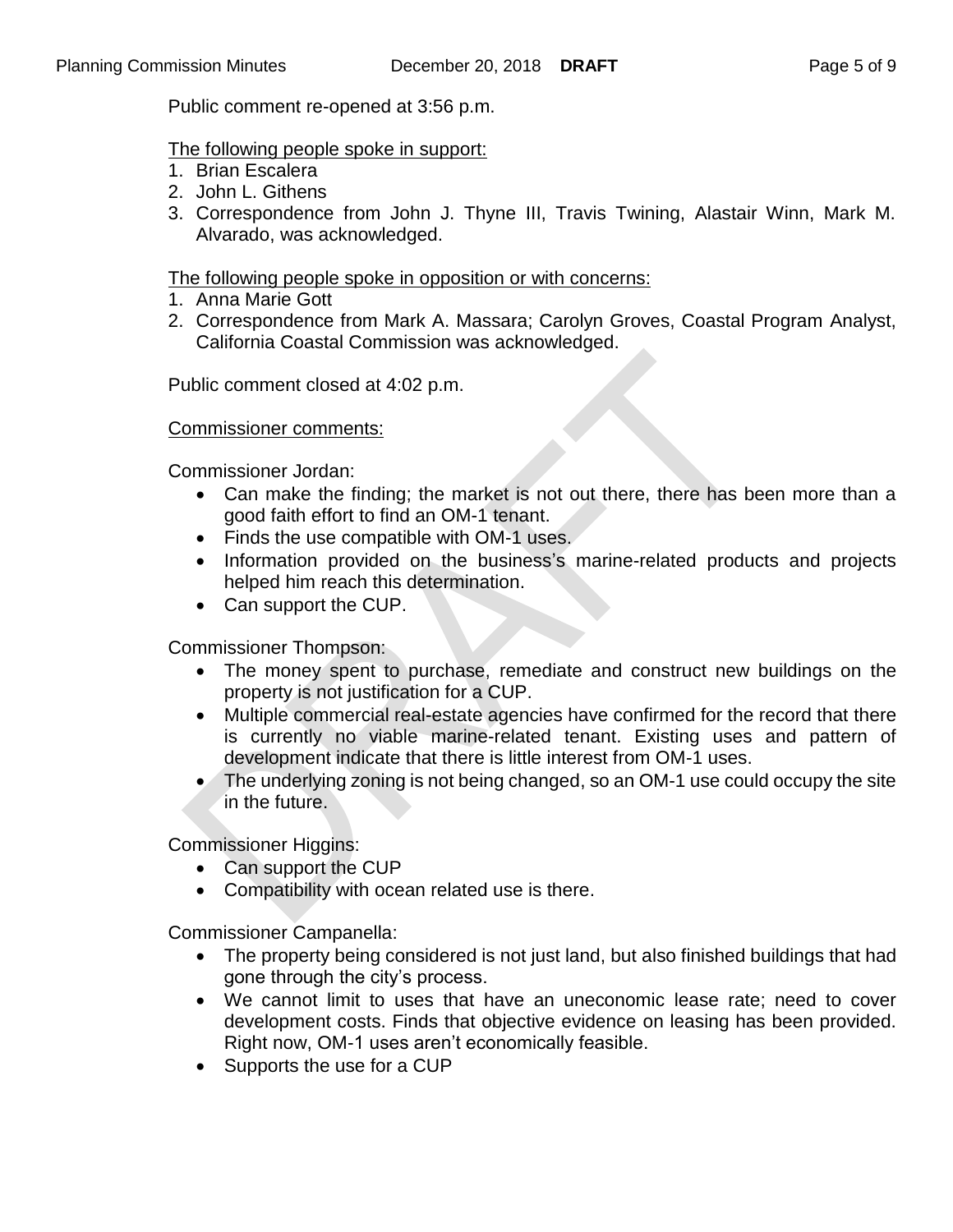Commissioner Schwartz:

- Fishing is vital to our community and she encourages further discussion with those groups.
- Finds that relevant and reliable data has been provided, including financing and remediation costs.
- Supports the use for a CUP

Commissioner Lodge:

- Given that most of the land is in legal nonconforming use, it is very troubling.
- The OM-1 land is meant to have more affordable rents so that ocean-related uses can compete.
- Will be supporting the CUP request because the OM-1 uses can't support the rent.

Chair Wiscomb:

- Agrees with the support of the CUP.
- Existing older buildings with lower rents don't find OM-1 users either.
- Comforted by the list from the potential leaser showing the potential sale of lumber for marine use and marine-related projects.
- Commends the applicant for all the work that has been done on the property.

### **MOTION: Jordan/Thompson**

Approve the request for a Conditional Use Permit to allow the existing buildings in the OM-1 Zone to be used as a construction materials warehouse and a lumber yard as outlined in the Staff Report dated December 13, 2018, and request that staff return on January 10, 2019 with draft findings and Conditions of Approval for review.

The motion carried by the following vote: Ayes: 7 Noes: 0 Abstain: 0 Absent: 0

The ten calendar day appeal period was announced.

# **\* THE COMMISSION RECESSED FROM 4:37 TO 4:48 P.M. \***

# **C. ACTUAL TIME: 4:48 P.M.**

#### **APPLICATION OF RRM DESIGN GROUP, ARCHITECT FOR YAU REVOCABLE TRUST, 691 N. HOPE AVENUE, APN 057-113-007, COUNTY ZONE: 8-R-1 (SINGLE FAMILY RESIDENTIAL, MINIMUM LOT SIZE OF 8,000 SQUARE FEET PER DWELLING UNIT), COUNTY GENERAL PLAN DESIGNATION: RESIDENTIAL, 4.6 UNITS PER ACRE (MST2018-00345)**

**This is an Initiation Request and Concept Review Hearing.** The applicant requests Initiation of Annexation, General Plan Amendment, and Zoning Map Amendment for the two-acre property at 691 N. Hope Avenue (APN 057-113-007) in Santa Barbara County. The property is located north of Connie Way within the City's Sphere of Influence and is currently developed with a single-family residence and detached garage.

If the initiation is granted, the proposed project would return to the Planning Commission at a later date for the following City discretionary approvals: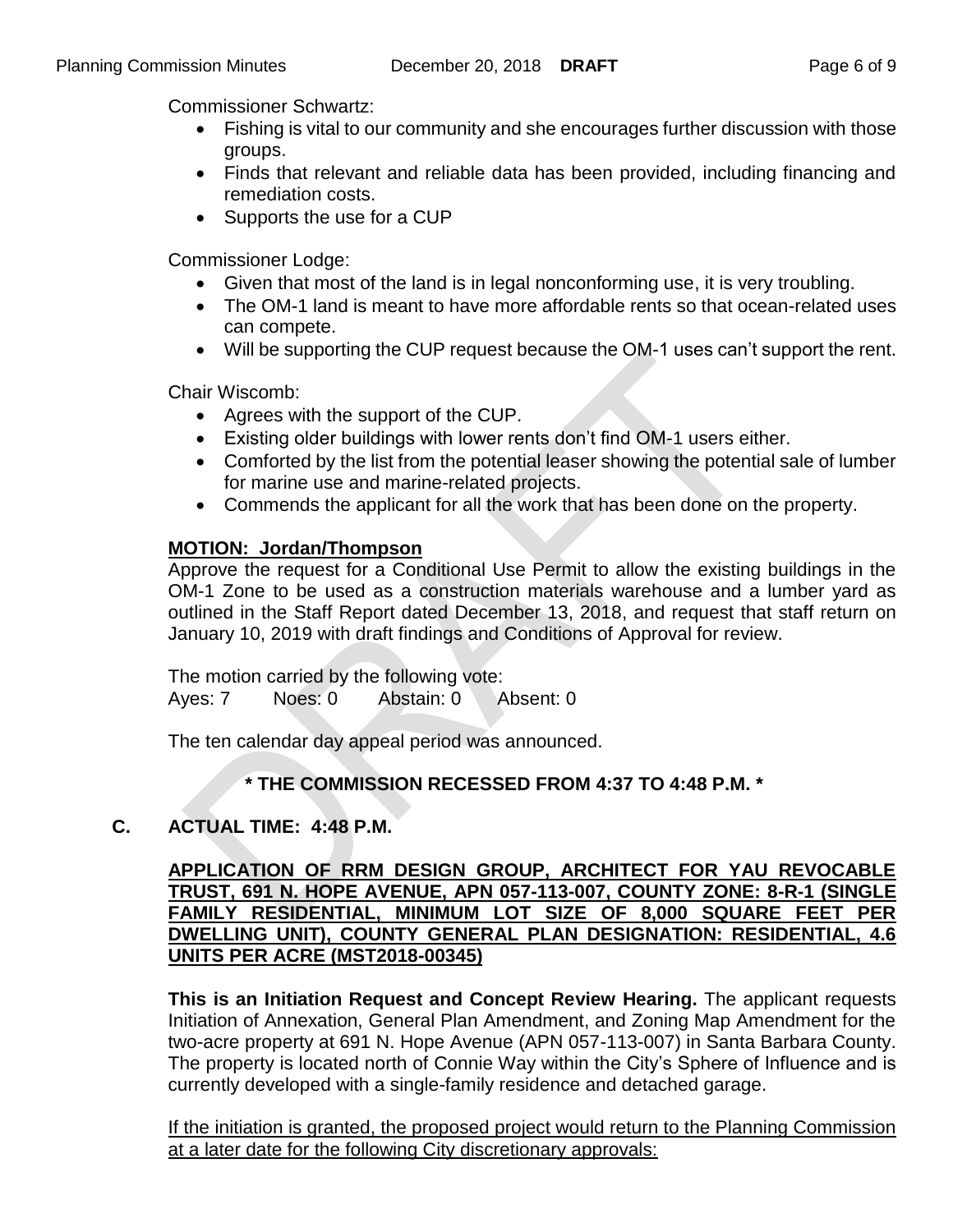A. Tentative Subdivision Map to allow the division of one parcel into six lots (SBMC Chapter 27.07); and

Recommendation to City Council of the following actions:

- A. Annexation of the property from the unincorporated area of Santa Barbara County to the City;
- B. General Plan Amendment to add the property to the City's General Plan Map with a designation of Low Density Residential, five dwelling units per acre; and
- C. Zoning Map Amendment to add the property to the City's Zoning Map with a designation of RS-7.5/ USS (Residential Single Unit, 7,500 square foot minimum lot size / Upper State Street Overlay).

At this time, the only discretionary action being requested is the *Initiation of Annexation*, General Plan Amendment, and Zoning Map Amendment for the two-acre property at 691 N. Hope Avenue in Santa Barbara County.

No formal action on the proposed subdivision will be taken at the concept review, nor will any determination be made regarding environmental review of the proposed project.

Kathleen Kennedy, Project Planner, gave the Staff presentation.

Tony Tomasello, applicant, gave the Applicant presentation.

Public comment opened at 5:17 p.m.,

The following people spoke in opposition or with concerns:

- 1. Joan Sullivan (Ms. Elizabeth Scholtz ceded her time to Ms. Sullivan)
- 2. Chris Kallai
- 3. Correspondence from Willa and William Shapiro, Cathi and Amy Arnold was acknowledged.

Public comment closed at 5:25 p.m.

#### **MOTION: Jordan/Lodge**

Approve to *Initiate Annexation, Initiate General Plan Amendment* with potential General Plan designation of Low Density Residential, 5 du/acre, and Initiate Zoning Map Amendment with potential Zoning designation of RS-7.5/USS.

The motion carried by the following vote: Ayes: 5 Noes: 0 Abstain: 0 Absent: 2 (Higgins & Schwartz)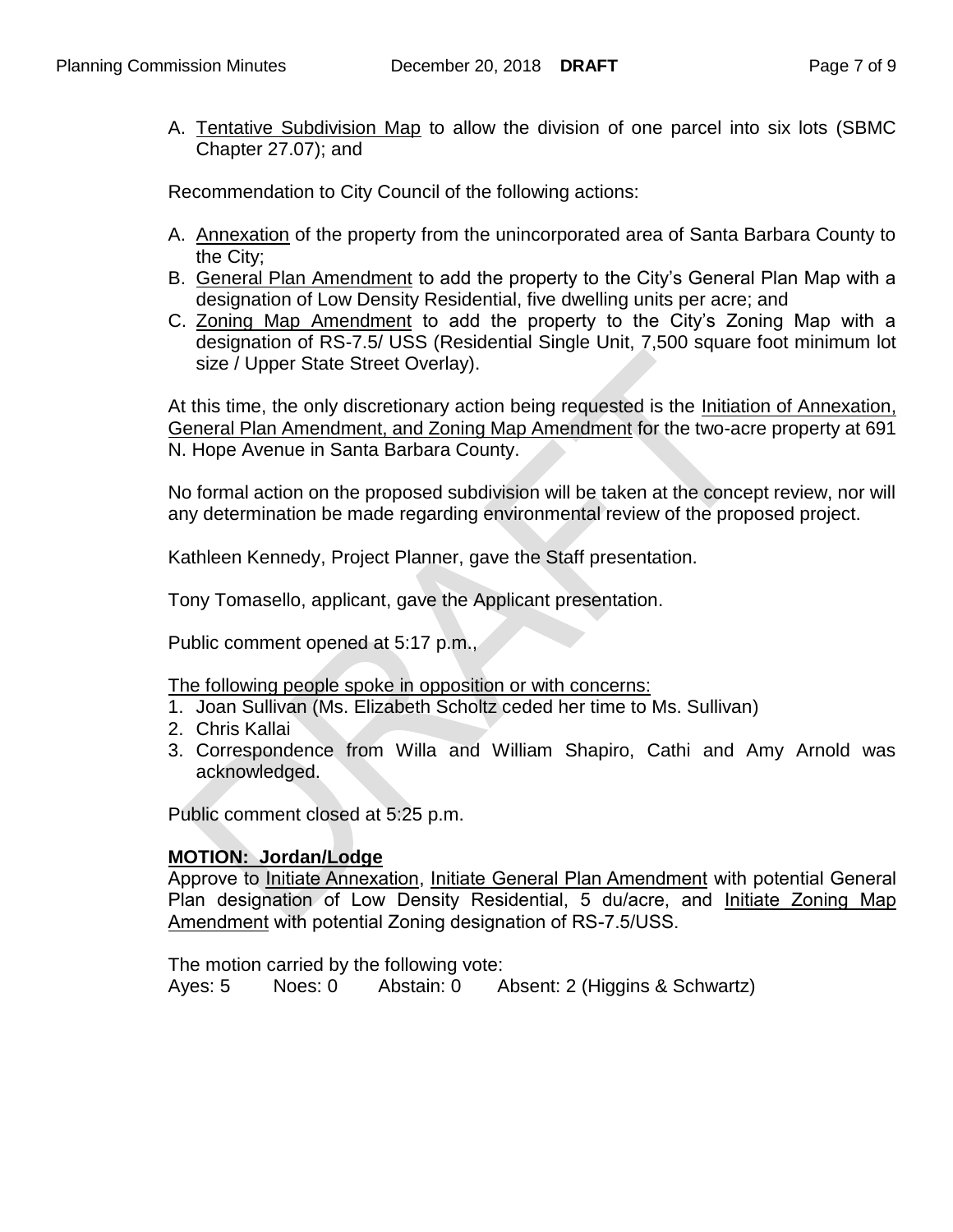#### Commissioner comments:

Commissioner Jordan:

- Prefers the currently proposed subdivision design. Could support the flag lot configuration and lack of street frontage for lot 6. Having two lots at the end (lots 5 and 6) would potentially reduce the house size to be more compatible with the neighborhood.
- Supports any attempts to maximize east-west pedestrian and bike access.

Chair Wiscomb:

- Is pleased to see the road and grade aligned with Pemm Place, as it provides for a great future connection.
- Supports the need for an arborist report for the existing oak tree and hopes that that the tree will remain as part of the subdivision.
- Could support the cul-de-sac design.
- Could support the design of lot 6 with less than the required street frontage.
- Supports the public road concept.
- The applicant should study safety as it pertains to Hope Avenue and the nearby school.
- Drainage concerns should be addressed and corrected.
- Prefers parking in driveways for quest parking as opposed to developing wider roads.

Commissioner Lodge:

Concurs with all commissioner comments.

# **IV. ADMINISTRATIVE AGENDA**

### **ACTUAL TIME: 5:41 P.M.**

- A. Committee and Liaison Reports:
	- 1. Staff Hearing Officer Liaison Report

No report.

- 2. Other Committee and Liaison Reports
	- a. Commissioner Campanella reported on the December 3, 2018 meeting of Architectural Board of Review.
	- b. Commissioner Lodge reported on the December 12, 2018 meeting of the Creeks Water Quality Improvement Citizens Advisory meeting.
	- c. Commissioner Wiscomb reported on the December 11, 2018 meeting of Sea Level Rise Adaptation Subcommittee.